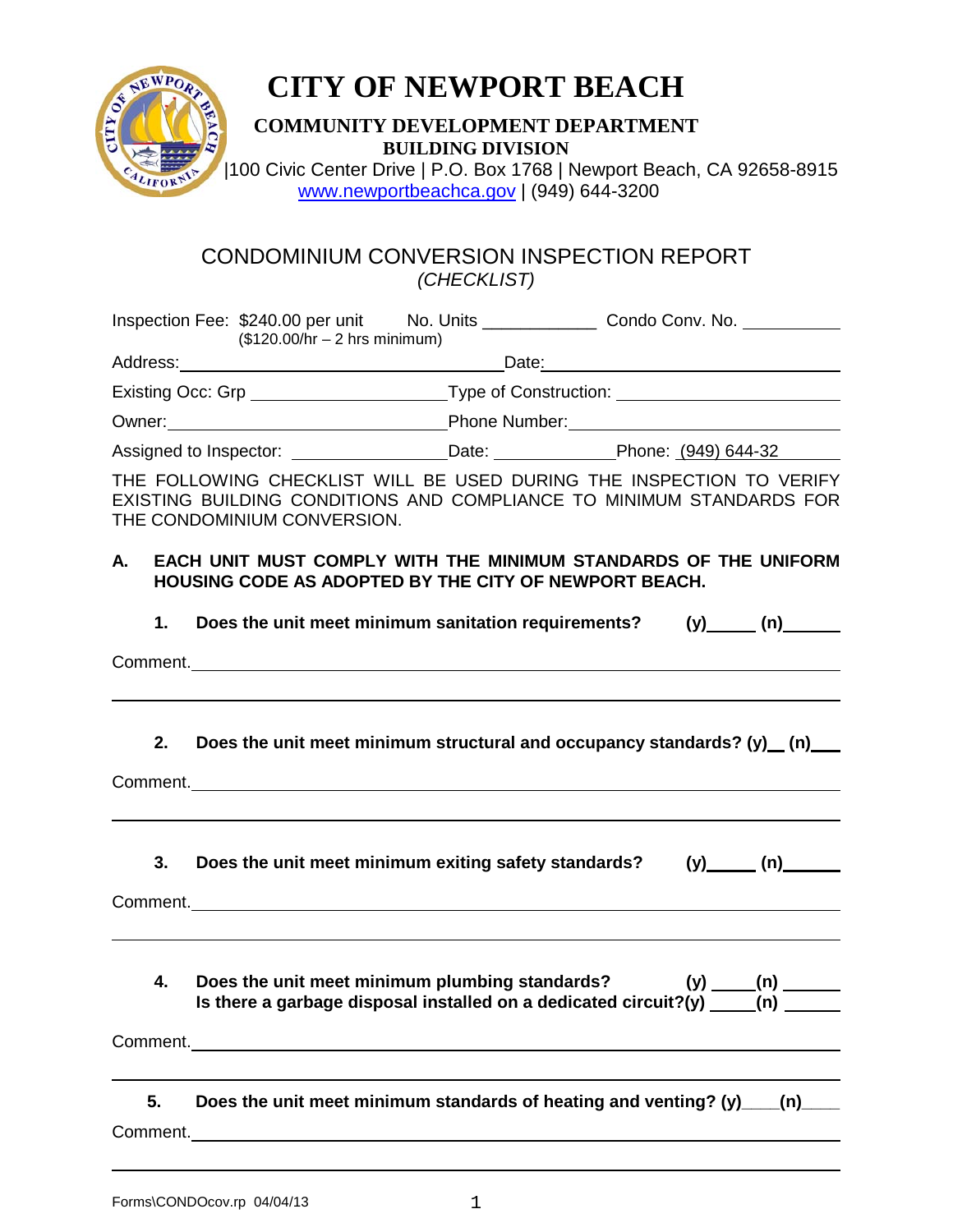**6.** Does the unit meet minimum standards for electrical safety? (y) \_\_\_(n) \_\_\_\_\_

Comment.

| В.       |     | <b>EACH UNIT MUST COMPLY WITH CURRENT MINIMUM LIFE SAFETY</b><br>REQUIREMENTS OF THE UNIFORM BUILDING CODE AS ADOPTED BY THE CITY<br>OF NEWPORT BEACH.                                                                                                                                  |  |                        |  |  |  |
|----------|-----|-----------------------------------------------------------------------------------------------------------------------------------------------------------------------------------------------------------------------------------------------------------------------------------------|--|------------------------|--|--|--|
|          | 7.  | Do the existing stairs and handrails comply with minimum safety requirements<br>of Chapter 10 UBC?<br>Did they comply when originally constructed?                                                                                                                                      |  | (y) $(n)$<br>(y) $(n)$ |  |  |  |
|          |     | Comment. <b>Comment Comment Comment Comment Comment Comment Comment</b>                                                                                                                                                                                                                 |  |                        |  |  |  |
|          | 8.  | Do the existing guardrails comply with minimum safety requirements of<br>Section 509 of the Uniform Building Code<br>Did they comply when originally constructed?                                                                                                                       |  | $(y)$ (n)<br>$(y)$ (n) |  |  |  |
|          |     | Comment.                                                                                                                                                                                                                                                                                |  |                        |  |  |  |
|          | 9.  | Are smoke detectors installed in each bedroom and other required locations<br>per section 310.9.1.1 of the UBC                                                                                                                                                                          |  | $(y)$ (n)              |  |  |  |
| Comment: |     |                                                                                                                                                                                                                                                                                         |  |                        |  |  |  |
|          | 10. | Is there a required occupancy separation rating? $\frac{1}{\sqrt{2}}$ hr(s)(y) $\frac{1}{\sqrt{2}}$ (n)<br>If so, does it meet the requirements of section 302 UBC? (y) ____(n)<br>Comment 2008 2009 2009 2009 2009 2010 2021 2022 2023 2024 2022 2023 2024 2022 2023 2024 2022 2023 20 |  |                        |  |  |  |
|          | 11. | Is the roof a minimum Class C fire retardant roof?<br>Owner to submit letter of certification by a licensed roofing<br>contractor of fire retardancy and remaining life of the roof. (y)                                                                                                |  | (n)                    |  |  |  |
|          |     |                                                                                                                                                                                                                                                                                         |  |                        |  |  |  |
|          | 12. | Is safety glazing installed in areas subject to human impact?(y) $(n)$ (n)                                                                                                                                                                                                              |  |                        |  |  |  |
|          |     |                                                                                                                                                                                                                                                                                         |  |                        |  |  |  |
|          |     | Other Comments. <u>Comments</u> Comments and Comments of the Comments of the Comments of the Comments of the Comments of the Comments of the Comments of the Comments of the Comments of the Comments of the Comments of the Commen                                                     |  |                        |  |  |  |